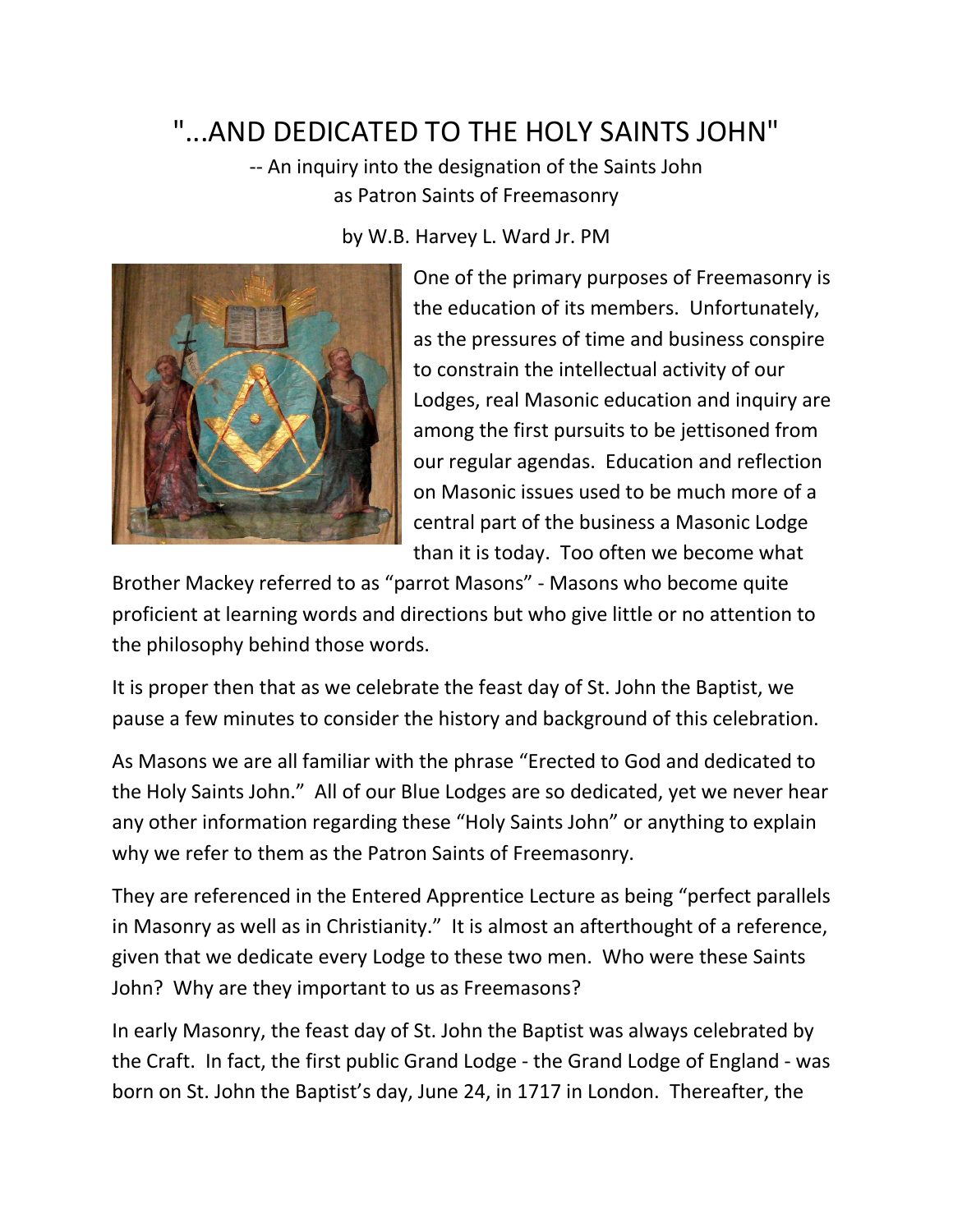Grand Lodge of England sponsored great annual celebrations of this day for many years. Eventually the feast of St. John the Evangelist became important as well and many Lodges and Grand Lodges moved the beginning of their Masonic year from June 24 to December 27. We can only assume that the proximity of December 27 to the beginning of the calendar year made it expedient to do so.

The festival days were of central importance to early American Lodges as well. Both feast days were almost always celebrated by all well-governed early Lodges. Our records indicate that Brothers George Washington and Benjamin Franklin always made it a point to attend their Lodges respective observances of St. Johns Days.

Elections and installations were usually planned around these dates. Even though we have allowed this tradition (like so many) to slip away, we retain the vestiges of it. You will notice that here in Florida our Masonic year begins "as close as possible" to December 27 according to the Digest of Masonic Law. The Grand Lodge year and annual communication are always scheduled in close proximity to June 24.

We always run the danger of allowing traditions to become habits and losing sight of the reason for the original tradition.

Today we celebrate the festival, or feast day of St. John the Baptist. Who was Saint John the Baptist?

The four Gospels, the Books of Matthew, Mark, Luke and John, as found in the Bible's New Testament, all describe this man in almost exactly the same language. The Baptist, who was a cousin to Jesus Christ, is spoken of as "A voice crying in the wilderness," whose purpose was to, "Prepare the way of the Lord and make his paths straight." He must indeed have been an important man for all four Gospels to refer to him with exactly the same terminology, as this is extremely rare. In the Gospel of Luke, in fact, Jesus himself says of John, "Among them that are born of women, there has not risen any greater than John the Baptist."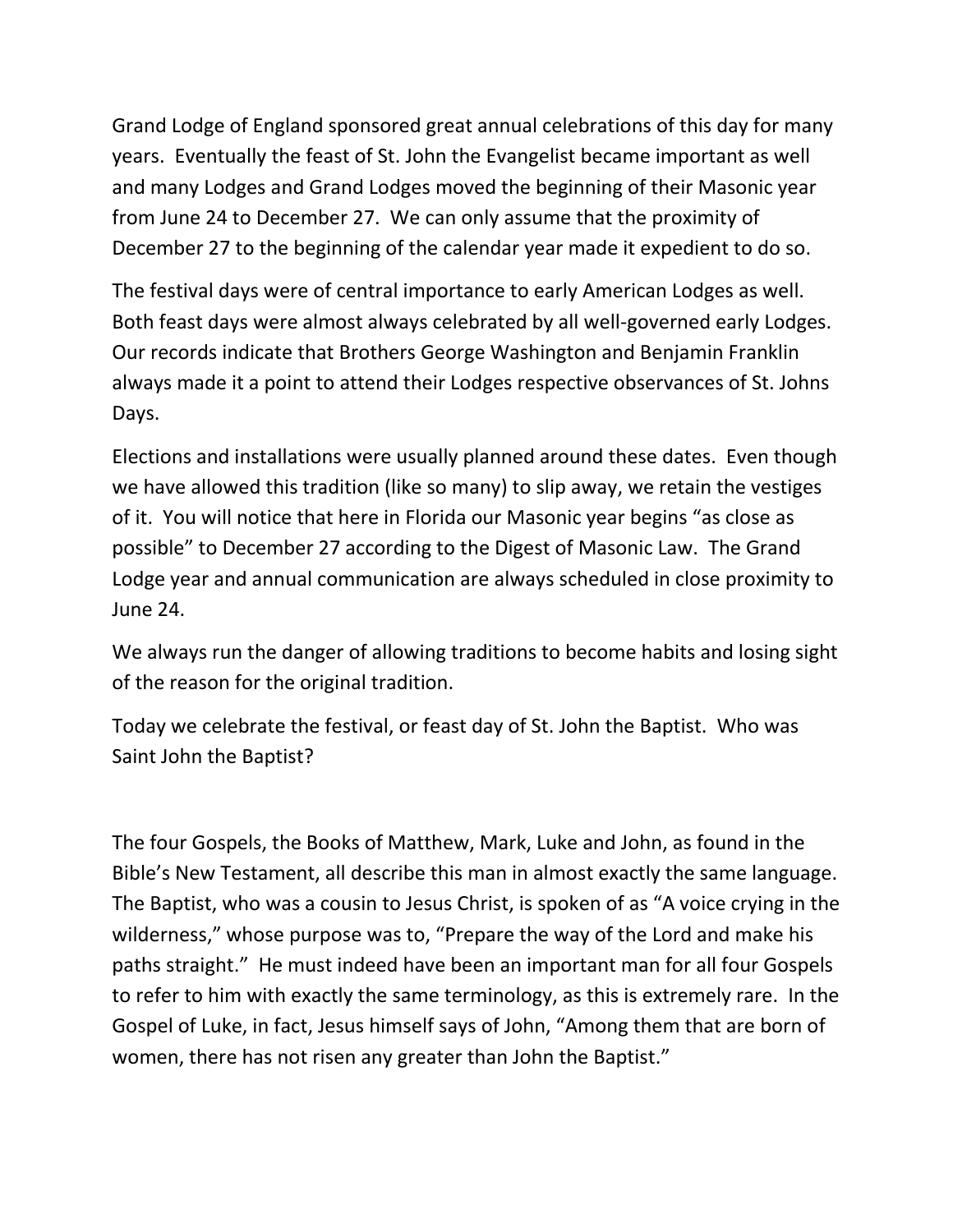High praise indeed. It becomes more clear why we as Masons should hold him in such esteem. John the Baptist - called the Baptist because as he preached he baptized believers in the River Jordan - lived a simple, yet powerful and devout life. He preached single-minded righteous living and change of character. His message was that one must live in a holy manner and that deviation from that manner was not acceptable.

For his refusal to change himself or his message and for his devotion to Jesus, John the Baptist was imprisoned and eventually beheaded by King Herod. The heroism, fidelity and integrity of John are echoed in the legends of Jacques DeMolay and Hiram Abiff, which gives us more insight into his choice as a Patron Saint of the Masonic Order.

Certainly Saint John the Evangelist is important to us as Masons as well. It is fitting that while we have a relatively concrete biography of St. John the Baptist, whose theology and teachings were straightforward and rigid, the story of the Evangelist is more difficult to relate and requires more study much like his teachings. Saint John the Evangelist is likely the amalgamation of several New Testament Johns, including John the Disciple of Christ, John the Epistle writer and John the Divine of Patmos, the author of the Book of Revelation. There are many striking reasons why Freemasons would choose the Evangelist as Patron. Chiefly, the writings of this John (or group of Johns) read almost like Masonic ritual. The Gospel of John begins:

In the beginning was the Word, and the Word was with God and the Word was God. The same was with God. All things were made by him; and without him was not any thing made that was made. In him was life; and the life was the light of men. And the light shineth in darkness; and darkness comprehended it not.

Nowhere else in the Bible since the beginning of Genesis - familiar to all Freemasons - is the concept of light so inextricably entwined with the idea of the divine spirit. As we progress through higher degrees the concept of the Word, the Light and the Divine as inseparable parts of the whole of Creation becomes of primary importance. John the Evangelist leads us forward in that direction.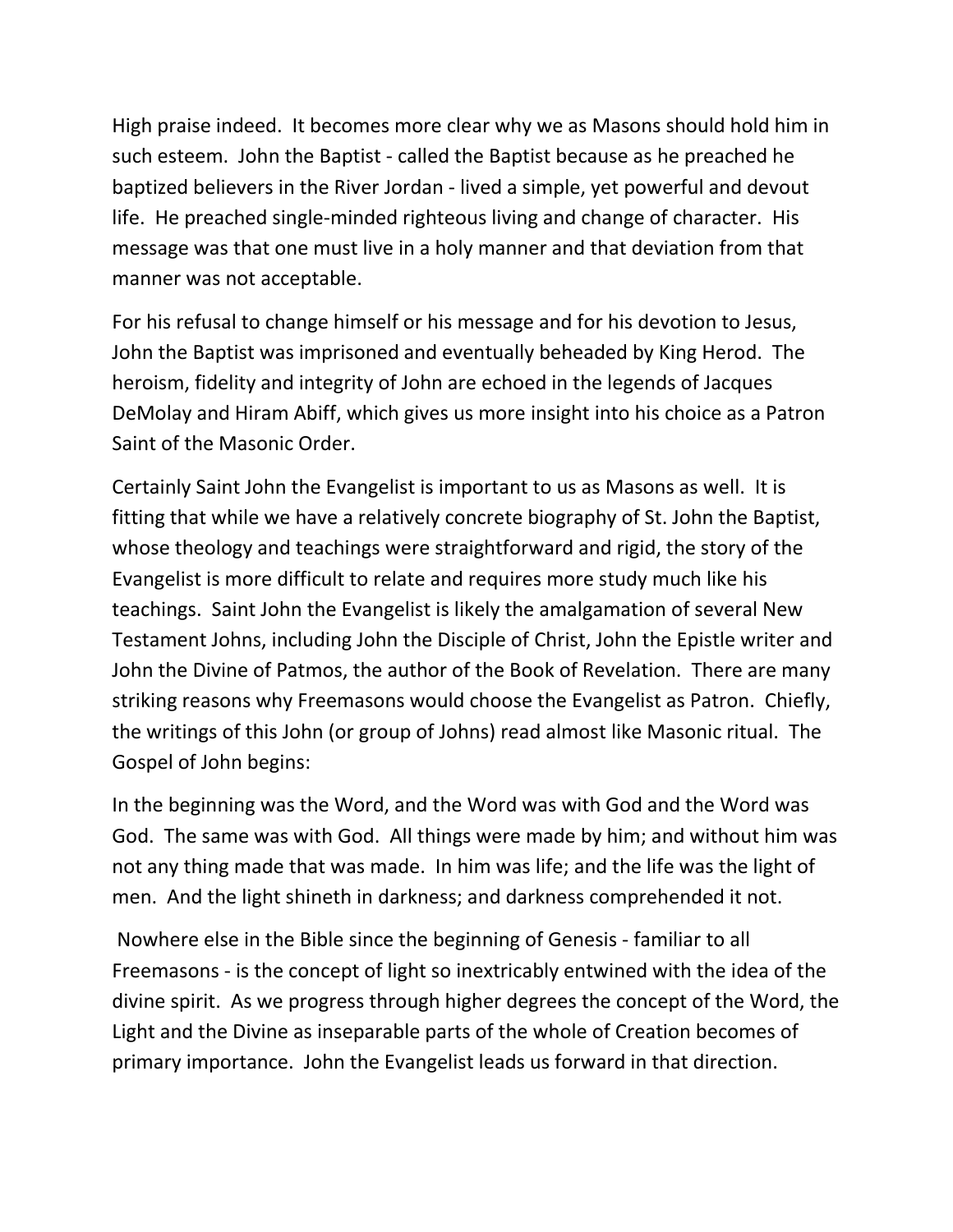In his Epistles, the Evangelist continues to work from the theme that the Word and the Light are inevitably linked and goes on to bring Truth and Love in as links of the same chain. The idea and practice of Brotherly Love and Fellowship is explored more thoroughly by the Evangelist than by any other New Testament writer. The disturbing imagery of the Book of Revelations is the source of many esoteric schools of thought and many writers have made convincing arguments that this imagery is in many ways influential to Masonry.

Also of Masonic importance is that John the Evangelist is described as among the most loyal of the Disciples of Christ and the one closest to Jesus. Even in death, Jesus entrusts the care of his Mother to John, who we may assume was in many ways his best friend on earth.

There we have two Saints John, very properly described Masonically as parallel figures. Both of unimpeachable character and strong influence on the Western Mind, but one dogmatic and rigid, and the other intellectual and esoteric. In both we find the integrity and inflexible fidelity so common to Masonic teaching, but the manner of teaching those virtues varies between the two.

It is fitting that they represent these parallel lines of which we speak. But why them? Why have they always been linked to the Fraternity? Surely Masonry as we know it was not extant in the early Christian era, yet there is no period in Masonry where they do not appear.

In Masonic research on the topic of the Saints John we can be sure of only one thing - the concept of dedication of Lodges to them is indeed "time immemorial." The earliest Masonic documents speak of the Saints and of "The Lodge of the Saints John at Jerusalem."

Craft Masonry and Blue Lodges as we know them have received the care of the Saints John as Patrons as something of an heirloom from previous centuries. Lodges of "St. Johns' Masonry" existed long before 1717. Which brings us to the question of whence comes our Masonry. Interestingly, all three traditions of the most common theories of time immemorial Masonic origins have their own relationship with the Saints John.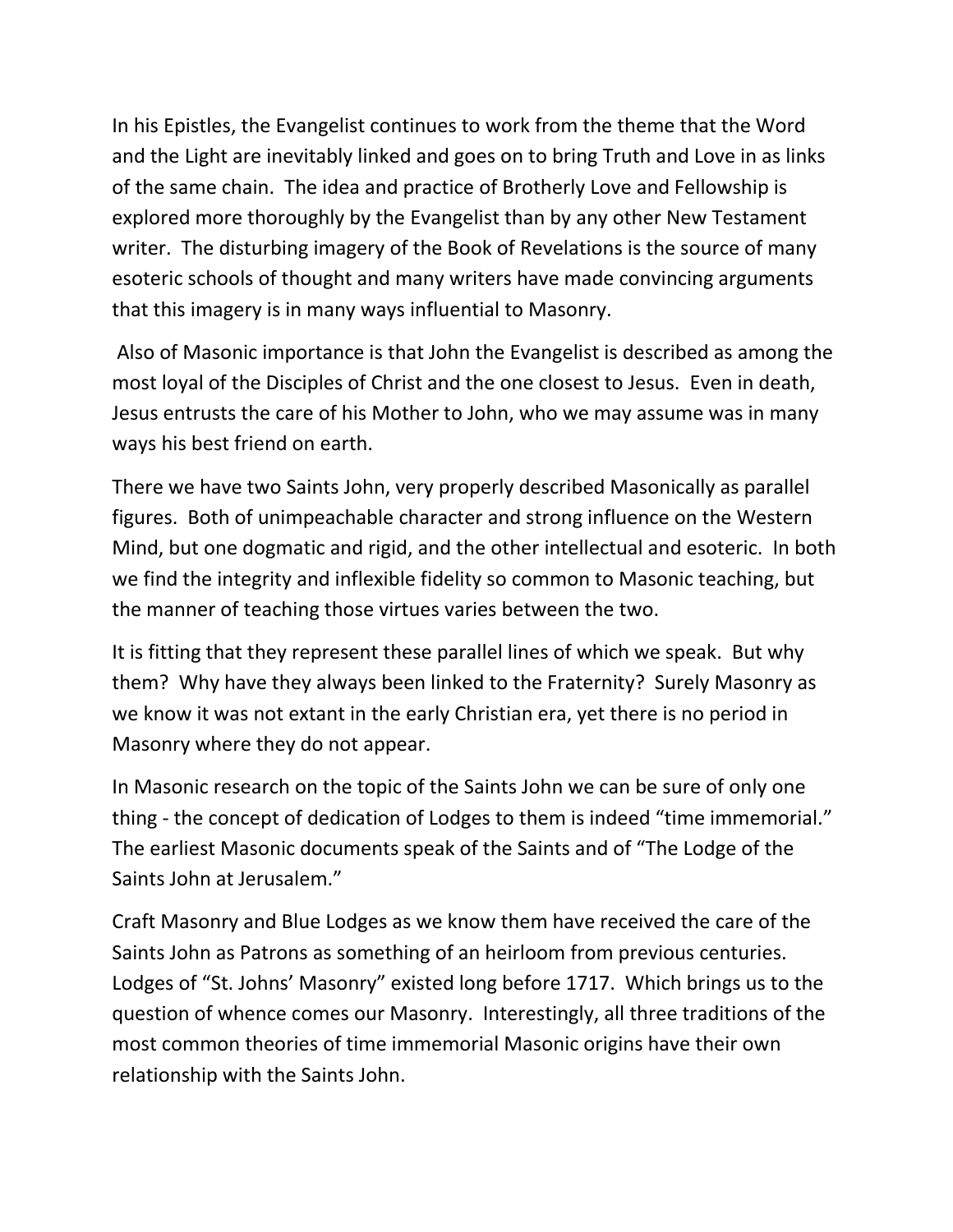There is a school of Masonic research holding that the Fraternity is descended from the Druids and other truly ancient Celtic priesthoods of the sun. Implausible as this theory is, it has a direct correlation to the veneration of the Saints John. Although entirely pagan and pre-Christian, these sun priests claimed as their holiest days the summer and winter solstices - the day when the sun shines the most and the day when it shines the least. As this was common among many pagan theologies, the early and medieval Christian Church adopted the solstices as important feast days and simply renamed them for two of the most important saints. The summer solstice was officially fixed to June 24 and dedicated to St. John the Baptist and the winter solstice was fixed to December 27 and dedicated to St. John the Evangelist.

Some say the old pagan traditions live on in Masonry's celebration of these days. If there is truth in that statement, it is because we celebrate the solstices as an embodiment of the Masonic ideals of regularity, constancy and order. As Freemasons we naturally work toward order and against irregularity and chaos. Only when a Masonic Lodge conforms to basic orderly usages and customs do we term it a "regular" Lodge and consider it worthy of communication. What better example of order and regularity than these diurnal solstices when the sun inevitably "dies" and is "reborn?" As the early Church saw wisdom in adopting these pagan symbols, perhaps it is not such a leap of faith to see them as Masonic Symbols as well.

In recent years the long-held belief that modern Masonry evolved from Medieval Stonemason Guilds has come under much questioning. Regardless of these questions, we find a relationship with the Saints John from this theory as well.

Of course, all medieval guilds adopted Patron Saints and used their feast days as central gatherings for celebration and also for choosing leaders and other necessary business matters. Stonemason Guilds, most notably in northern England and Scotland, often chose one or both of the Saints Johns as their Patrons. This was not necessarily true on the European continent or in Norman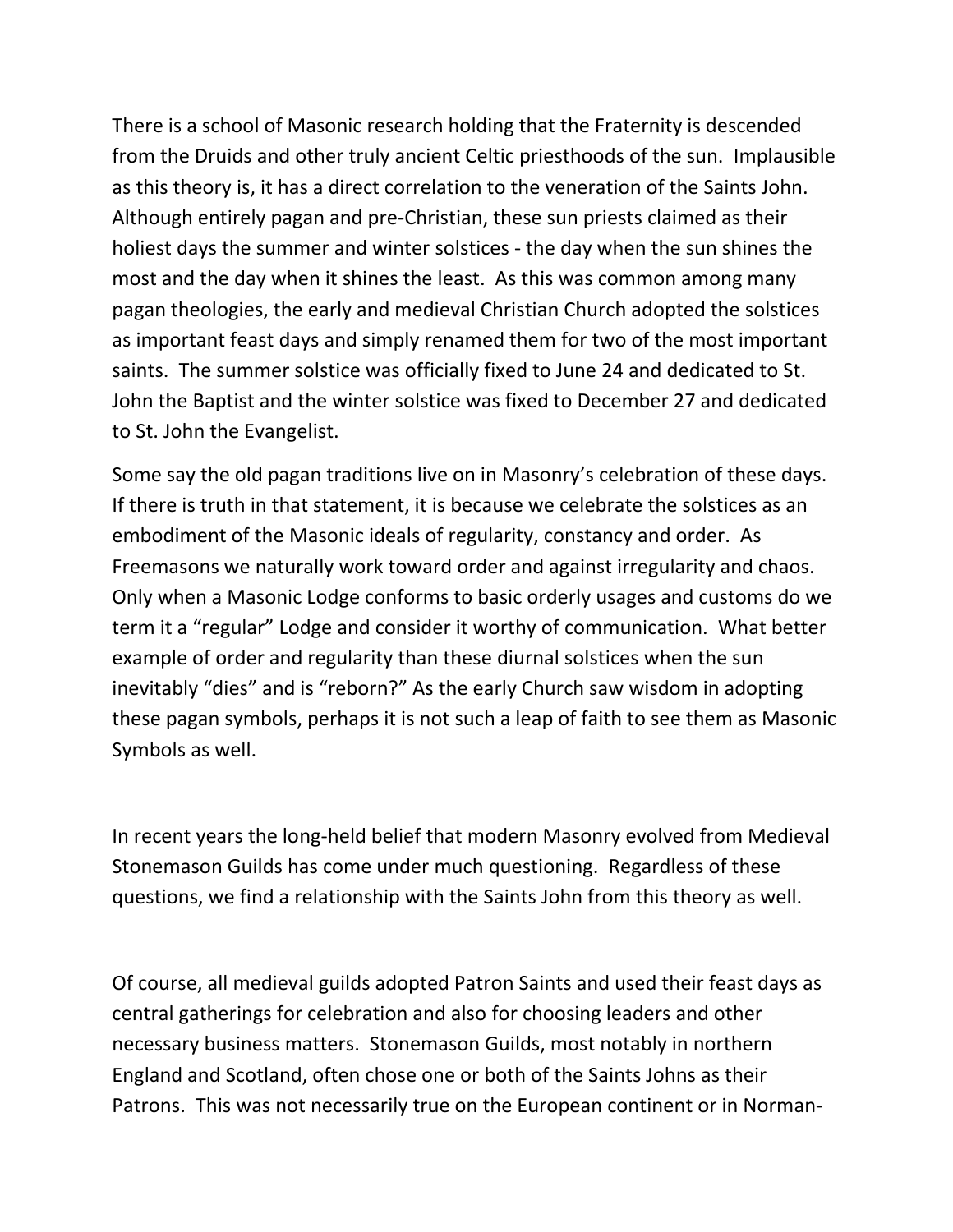dominated southern England. The Freemasonry we practice here today, however, came primarily from northern England and Scotland - where the Saints John were common among the Stonemason Guilds.

An old theory of Masonic genesis that is slowly gaining returned momentum is the hypothesis that our Freemasonry evolved from the knightly orders of the Crusades. Specifically named are the Knights Templar and to a lesser extent the Knights Hospitaller. It is important to note here that the Hospitallers were (and are still today) more properly known as the Knights of St. John. The Saints John are also commonly referred to in Templar records and we know their festival days were of importance to the Templars. When the Templars were suppressed in 1307 most of their property, especially in England, became the property of the Hospitallers. Many Knights Templar in that area joined the Hospitallers following the suppression as well.

Also important in this inquiry is that one of the charges of "heresy" brought against the Templars was that they had become followers of Gnostic Christianity and had in many ways left behind the more traditional Roman Catholic interpretations. This is important in a discussion of the Saints John because the basis of much Gnostic thought is the Gospel and Epistles of John the Evangelist. In effect, the "crimes" of the Templars may have been that they venerated the theology of our Patron Saint John the Evangelist more than that of Saint Paul or Saint Peter.

The tradition of the Saints John carries on to this day in the several British non-Masonic knightly orders. The "Lodges of St. John" existed in London and southern England from the Crusades through the entrance of Freemasonry and even exist today. There can be little doubt that these Lodges had at least some influence on the development of Freemasonry, if they were not indeed Freemasons themselves.

We see that while we can find no real answers to the question of why the Saints John are our Patrons, the lineage of the dedication is clear.

Plato taught that for every thing in creation, including people and organizations, there exists in a non-physical, ethereal subconscious otherworld a perfect form or